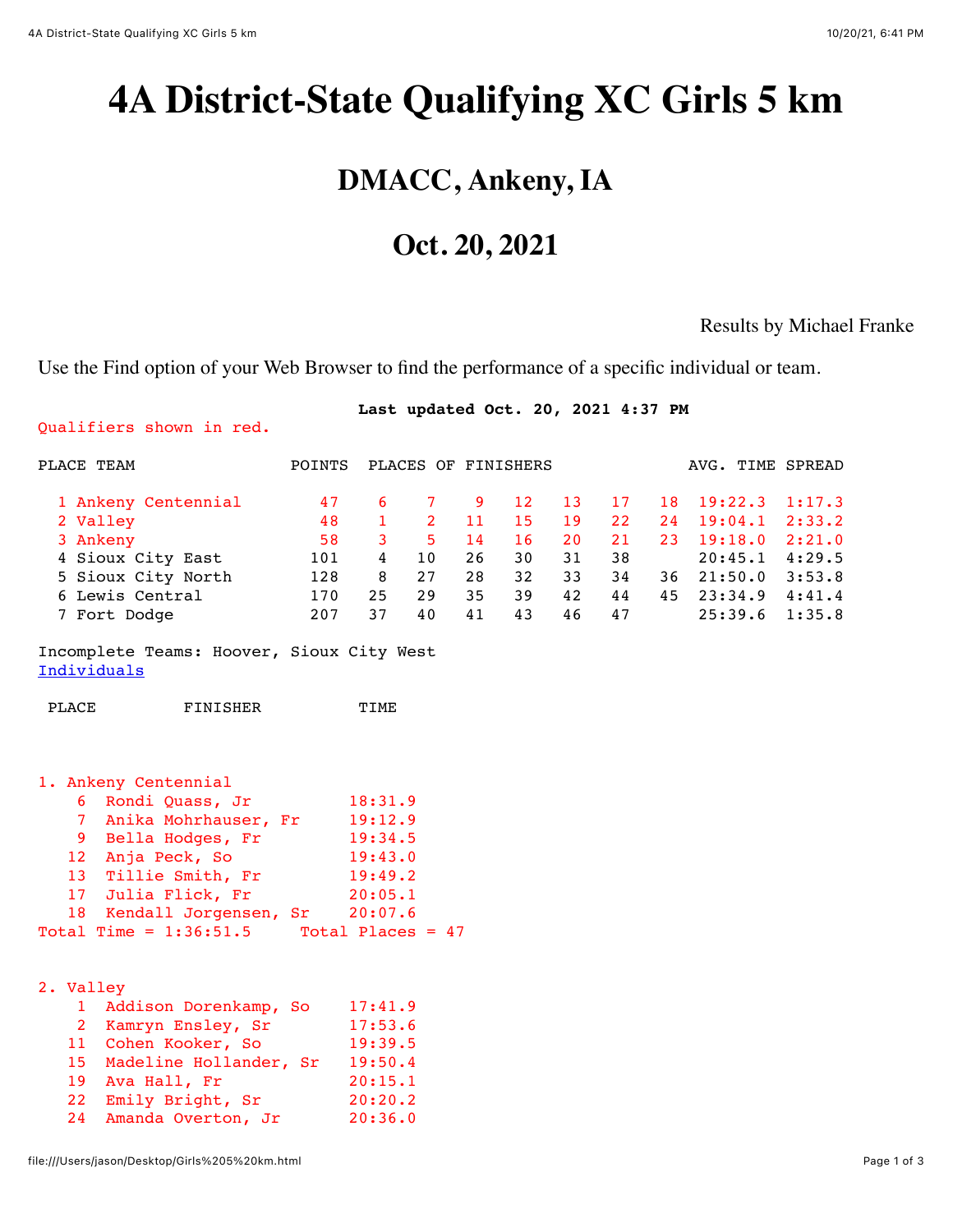Total Time =  $1:35:20.5$  Total Places =  $48$ 3. Ankeny 3 Alli Macke, Fr 17:58.3 5 Drew Beason, Fr 18:31.9 14 Lauren Jackson, Fr 19:49.7 16 Savannah Gage, Fr 19:50.6 20 Sophia Graber, Fr 20:19.2 21 Paige Beason, Jr 20:19.7 23 Talia Dosh, Sr 20:20.5 Total Time =  $1:36:29.7$  Total Places =  $58$ 4. Sioux City East 4 Kaia Downs, Sr 18:02.0 10 Ivy Mehlhaff, So 19:37.9 26 Alexys Jones, Jr 21:35.3 30 Mariah Morrow, Jr 21:58.9 31 Ava Barker, Fr 22:31.4 38 Emma Hogan, Fr 24:50.1 Total Time =  $1:43:45.5$  Total Places = 101 5. Sioux City North 8 Elizabeth Jordan, Jr 19:19.7 27 Analica Salas, So 21:41.1 28 Aphraditie Hancock, Sr 21:42.8 32 Nicole Zuehl, Sr 23:13.0 33 Ali Gonzalez, Fr 23:13.4 34 Kaylee Olson, So 23:14.5<br>36 Elizabeth Rubio, So 24:29.1 36 Elizabeth Rubio, So Total Time =  $1:49:10.0$  Total Places = 128 6. Lewis Central 25 Maya Humlicek, Fr 21:10.1 29 Isabel McNeal, So 21:54.0 35 Olivia Arkfeld, Jr 24:06.9 39 Makenzie Stephens, So 24:51.8 42 Kyleigh Hanna, Jr 25:51.5 44 Elise Mullenix, Fr 26:00.8 45 Ashten Thomson, Fr 26:15.3 Total Time =  $1:57:54.3$  Total Places = 170 7. Fort Dodge 37 Paige Lewis, Fr 24:46.7 40 Lexi Fellers, Sr 25:26.8 41 Dari Cook, So 25:42.6 43 Tristan Holst, Fr 25:59.1 46 Tavia Geilenfeld, Sr 26:22.4 47 Meadow Balkenende, Sr 28:21.1 Total Time =  $2:08:17.6$  Total Places = 207 TEAM PLACE SCORE FINISHER TIME TEAM [Top](#page-0-0)

<span id="page-1-0"></span>1 1 Addison Dorenkamp, So 17:41.9 Valley